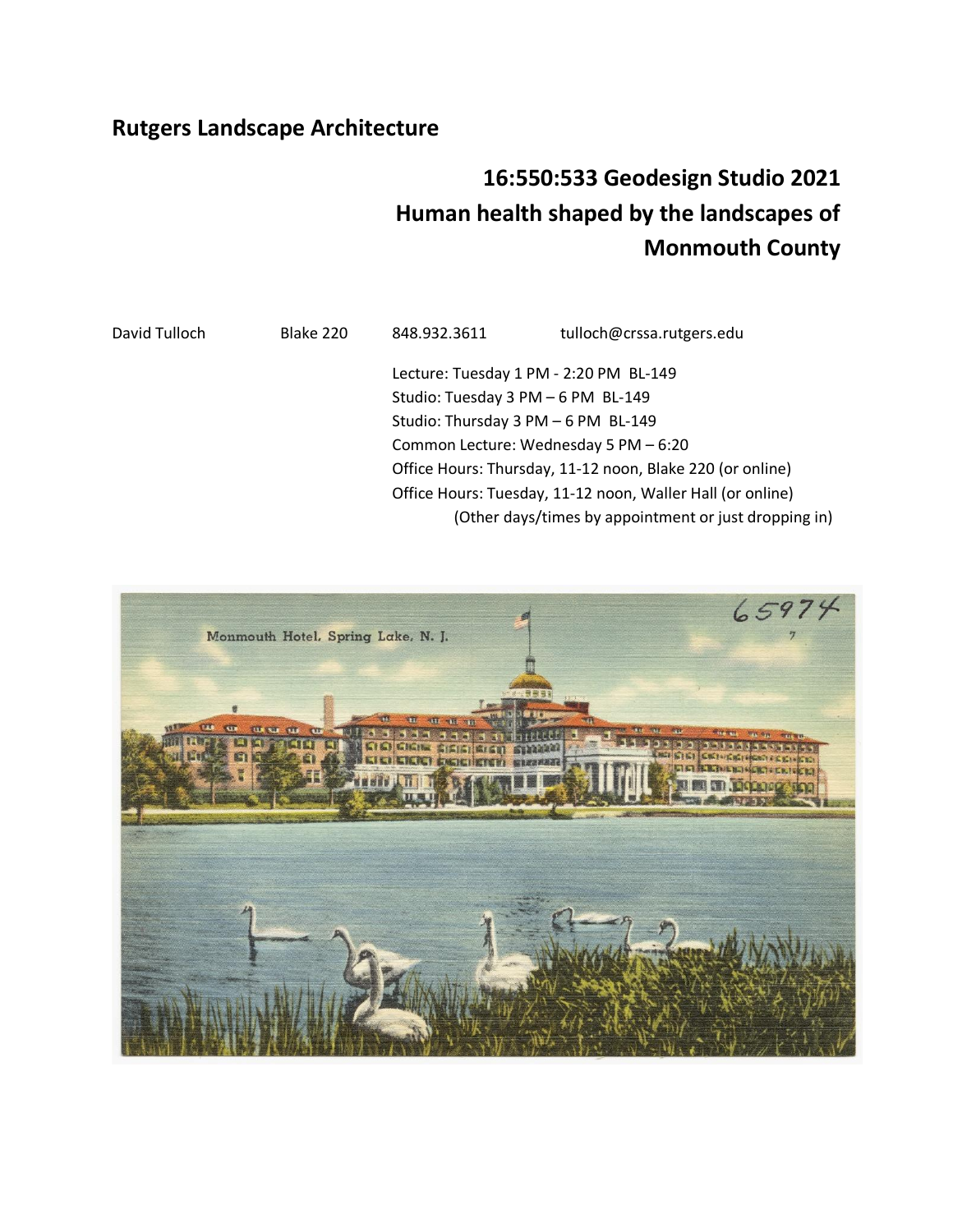#### **Learning Goals**

Goal 1: Students will be able to analyze ecological and other landscape processes in order to substantively inform their design decisions.

Goal 2: Students will be able to craft designs at the regional scale that facilitate or enable desired ecological and social scenarios at multiple scales.

Goal 3: Students will understand and apply policies and planning recommendations that regulate the use and design of the landscape in order to develop more sustainable and implementable designs.

Goal 4: Students will be able to effectively communicate their designs and design principles.

#### **Health as a community issue**

Geohealth is a major issue in Central New Jersey and around the world. The world has become increasingly urban and GIS as a tool and science is an unprecedented innovation that can help us understand how these cities impact the health of their residents. Consider the evidence we've seen in the global pandemic during which countless users have made use of online mapping tools portraying COVID infections, deaths and vaccinations across a variety of scales and with variable data quality. But COVID is just one health concern.

And the maps prove a simple notion: where we live shapes our health. "People living just a few blocks apart may have vastly different opportunities to live a long life in part because of their neighborhood." (RWJF) It might not be fair, but the reality is that our health is shaped by our community and where we live.

Today more than half of the planet's residents live in cities. According to the UN (in 2018) there are already 33 cities with over 10 million residents. To house the growing population some cities are being built so quickly as to be called Instant Cities. Even in the US, where citizens often went to Disneyland if they wanted to enjoy urban living, cities have made a remarkable recovery. But today even young Americans are embracing urban life as the newest generation of adults, Millenials, are moving back into cities rather than buying suburban homes.

But cities can be home to some troubling health trends and concerns. Living in close quarters comes at a cost. The fear that swept the country about catching ebola on the subway was evidence of the concerns, regardless of whether they are well founded. Refusal to avoid exposure to danger or an unwillingness to be treated can threaten entire communities. Asthma is a global urban epidemic. Here in the US Asthma affects 21 million Americans, including nearly 9 million children.

Nationwide, 1/3 of all children born in the US after 2000 will have diabetes. In the US, minority neighborhoods in cities have particularly high rates of childhood obesity. Limited healthy food offerings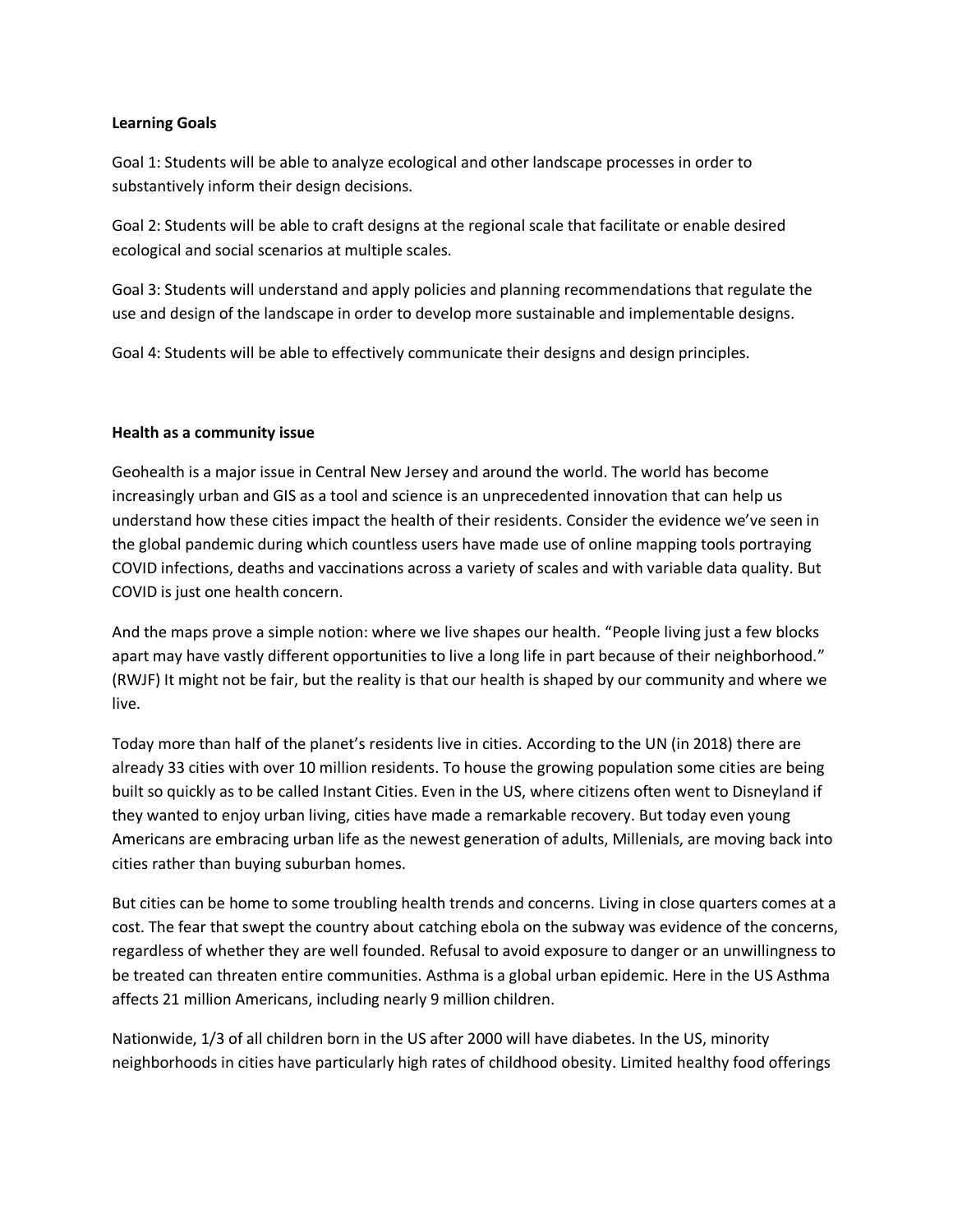in many neighborhoods make chips more accessible than produce. American auto manufacturers have started using a second crash test dummy. Today, obesity is our biggest killer.

This semester we will explore how design can shape a community in ways that impact the health of its residents. Our studies will include looking at literature and design precedence, and then apply lessons from those materials to neighborhood and regional landscapes here in Central New Jersey.

By the end of the semester we will be thinking regionally and locally simultaneously. Science will inform in defensible design decisions throughout the process. And GIS will be a key tool to make those happen.

# PROCESS

Watching creative people work, inventiveness and spontaneity seem like celebrated qualities. But if you visit the artists at Mason Gross or look at the documentation for a show at MoMA, you will discover that rational processes and thorough justifications are critically important foundations for their creative work. That rationality and defensibility of ideas is going to be central to our regional exploration of design.

With that in mind, thinking and acting regionally is tough. But it helps if we can build on the backs of giants. Carl Steinitz has proposed an iterative model that requires thinking through a landscape change at least 3 times:

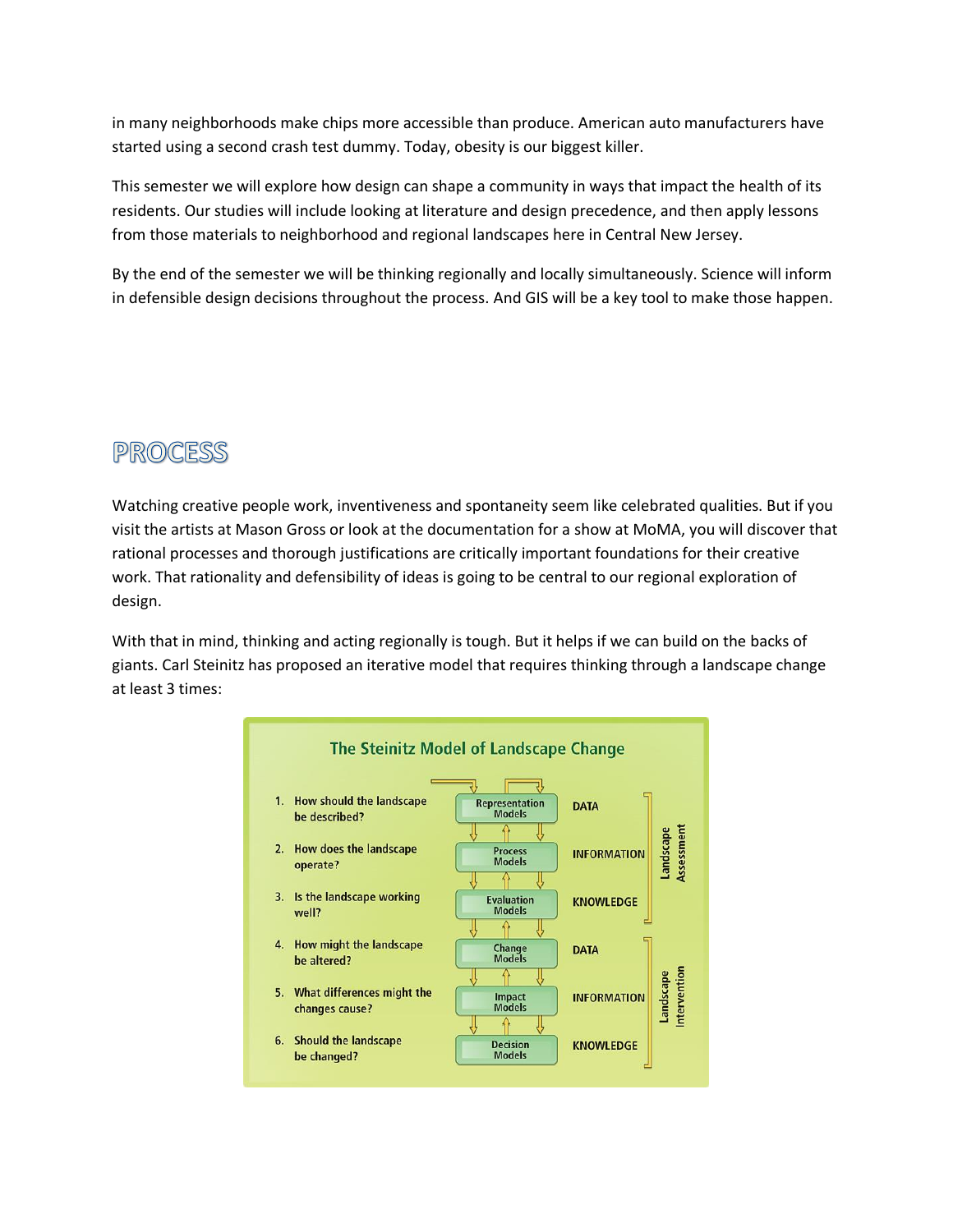An important theme of the semester is finding a process that we can use to guide our work. While we might need to make changes to existing models, our job is easier if we can trust in the past work of leaders in regional design. Two models that we will investigate are Steiner's model (below) for ecological design and the framework model for landscape change by Steinitz (above).



## **Working systematically:**

*Phase I: Exploring the site and the topic* – The project will begin with a rapid familiarization with the site: all of Monmouth County. This will require site visits, reading reports and papers, talking with experts, and lots of data and maps. It will also include a rapid process of learning about public health and related issues. This phase will conclude with a presentation where the class explains how they see the site and the problems that we are attempting to address.

*Phase II: Analysis* – One of the things that sets the class apart is its access to science (especially here at SEBS) and access to geospatial technologies. Leveraging those strengths, we will seek to analyze the landscape, analyze the problem, and analyze our potential solutions. Making sense of the data and information we accumulate will require substantial synthesis. As you learned in research methods, analysis and modeling will help reveal patterns than can inform our design approach.

Phase III: Design – The design process will connect directly with the problems and data from the first phase and building on the new knowledge generated during the second phase. It will leverage local design solutions as part of a larger plan. The regional plan will present a comprehensive approach while the local solutions will represent a flexible toolkit.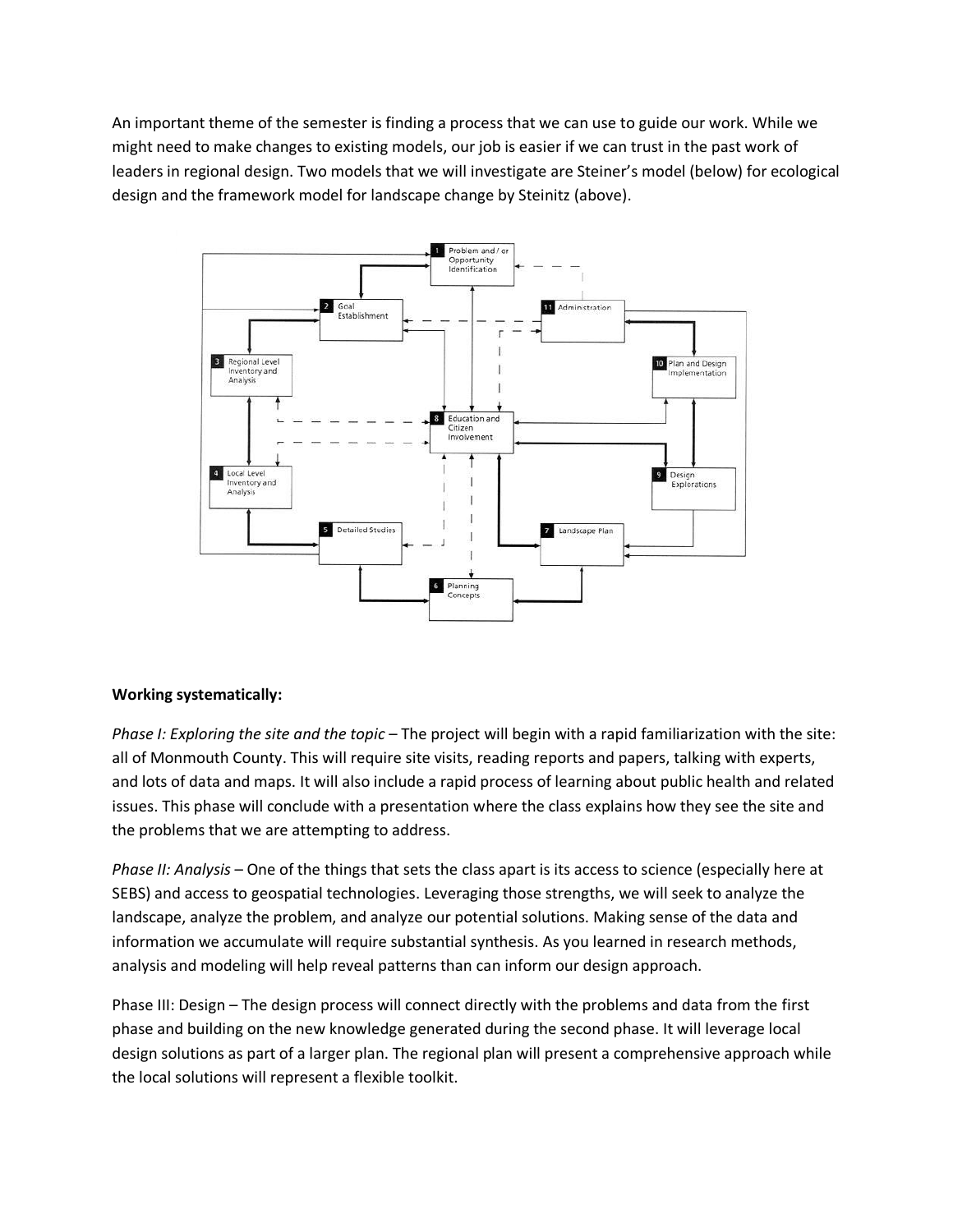Phase IIIa: Production – To ensure professional materials, the schedule includes a period dedicated to the production of communication materials that can have a lasting impact.

# **CLASS POLICIES**

## **Academic Integrity Policy and Copyright:**

It is expected that you give proper credit to all sources (text and image) quoted in every drawing or text. That includes the use of photography taken by others.

Rutgers has an academic integrity policy that emphasizes the importance of staying beyond reproach. You should never take inappropriate credit for the work of others, either your classmates, roommates, siblings, famous authors or obscure Internet sources. A huge percentage of academic integrity cases could simply be resolved by giving credit to the source of the data, idea or wording. (That is why quotation marks are so valuable)

Since some of the work in this class will almost certainly end up being published online or in print, your personal reputation and that of the program both depend on giving proper credit for the basis of any work. They also depend on not using photos, data, or other materials for which you do not have permission. Use of copyrighted materials on a publicly posted publication, without permission, is both a violation of the class rules and violation Federal and International law. Any project that is turned in that uses photography or images from outside sources without giving credit will be penalized.

If you ever have any question about whether something requires credit, please check with me. Once you turn in a problematic assignment, it can be very hard to undo the damage.

**Disabilities:** Rutgers University welcomes students with disabilities into all of the University's educational programs. In order to receive consideration for reasonable accommodations, a student with a disability must contact the appropriate disability services office at the campus where you are officially enrolled, participate in an intake interview, and provide documentation:

[https://ods.rutgers.edu/students/documentation-guidelines.](https://ods.rutgers.edu/students/documentation-guidelines) If the documentation supports your request for reasonable accommodations, your campus's disability services office will provide you with a Letter of Accommodations. Please share this letter with your instructors and discuss the accommodations with them as early in your courses as possible. To begin this process, please complete the Registration form on the ODS web site at: [https://ods.rutgers.edu/students/registration-form.](https://ods.rutgers.edu/students/registration-form)

#### **Work Becomes Department Property**

Submitted drawings, models, photographs, or written papers for any project assigned in Landscape Architecture courses are considered the property of the Department and may be retained in its archives for exhibition and accreditation purposes.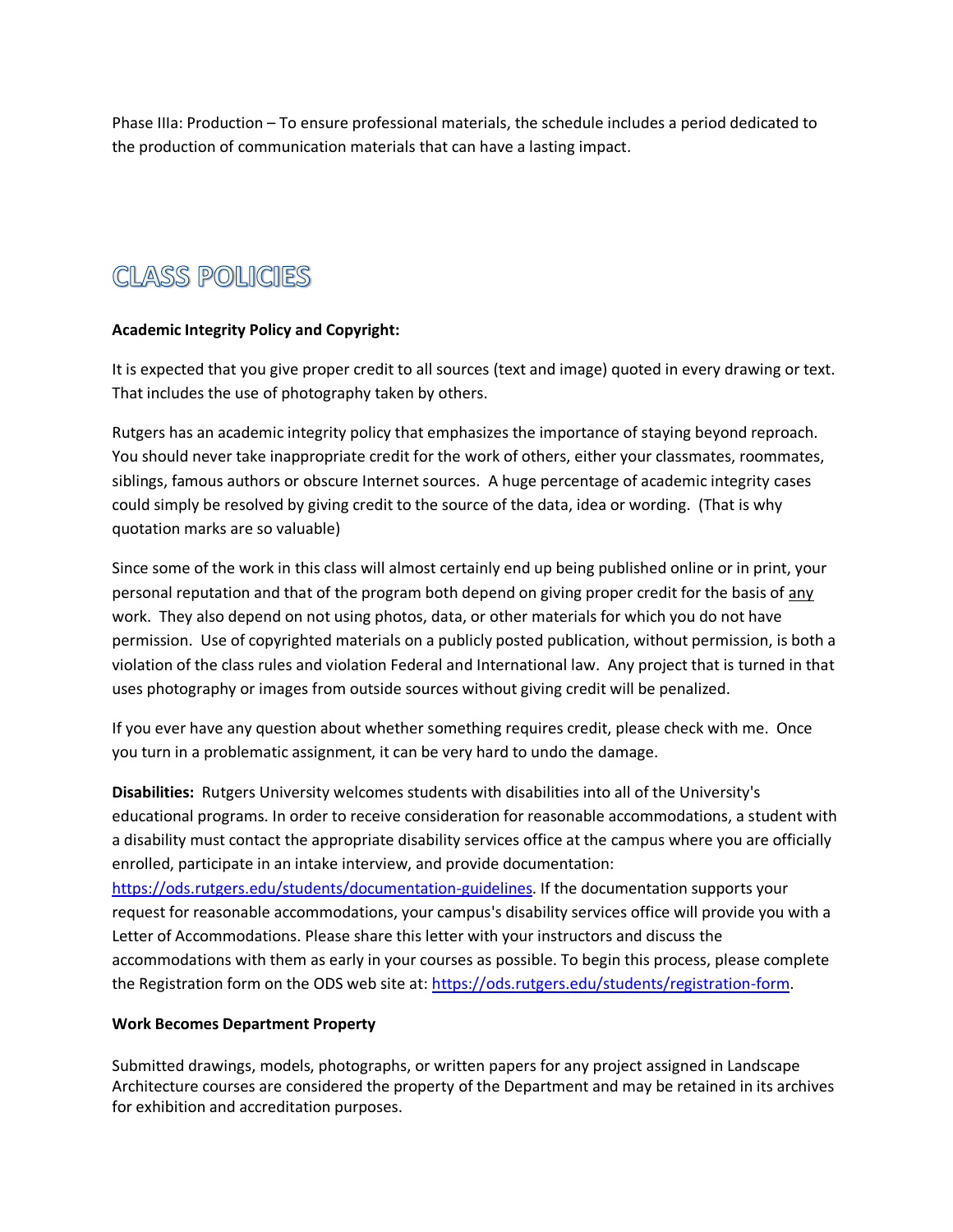All projects will be graded and returned to the student at a location designated by the instructor. Should your drawings be retained by the Department, you will be given the opportunity to obtain a print or photographic record of your work.

#### **Use of Facilities**

Studio cannot be taught without reliable facilities. But your use of the facilities is dependent upon responsible use with particular regard to the clearly established rules about their use as specified in the student handbook:

#### http://landarch.rutgers.edu/current\_students/student%20handbook/StudentHandbook\_web\_SectI.pdf

These rules cover access to studio and vandalism, table assignments, personalization of workspace, smoking and drinking, use of the lockers, access to the reference collection, and basic rules governing the use of the computer lab. Failure to observe rules may result in loss of access. Access to the fabrication lab is granted after successfully passing the safety instructions. Access is monitored and can be revoked if students use tools they are not qualified for or if students do not clean after themselves.

#### **Equipment**

We are encouraged to keep more doors open and promote air circulation in the windowless space we have been assigned. Students are encouraged to take heightened precautions for security. Use the locks on the drawers and don't leave valuables out.

The student handbook also includes a section governing the use of equipment http://landarch.rutgers.edu/current\_students/student%20handbook/StudentHandbook\_web\_SectII.pdf This section includes rules specifying use department equipment including of projection equipment, department cameras, and drafting equipment.

Submitted drawings, models, photographs, or written papers for any project assigned in Landscape Architecture courses are considered the property of the Department. The formatting of all digital submission must follow the department guidelines because they will be retained in its archives for exhibition and accreditation purposes.

All projects will be graded and returned to the student at a location designated by the instructor. Should your drawings be retained by the Department, you will be given the opportunity to obtain a print or photographic record of your work. Department files are OFF LIMITS to students.

#### **Attendance:**

Studio attendance is mandatory. The Department of Landscape Architecture requires attendance in all of its classes. The individual student's development as a landscape architect is largely dependent upon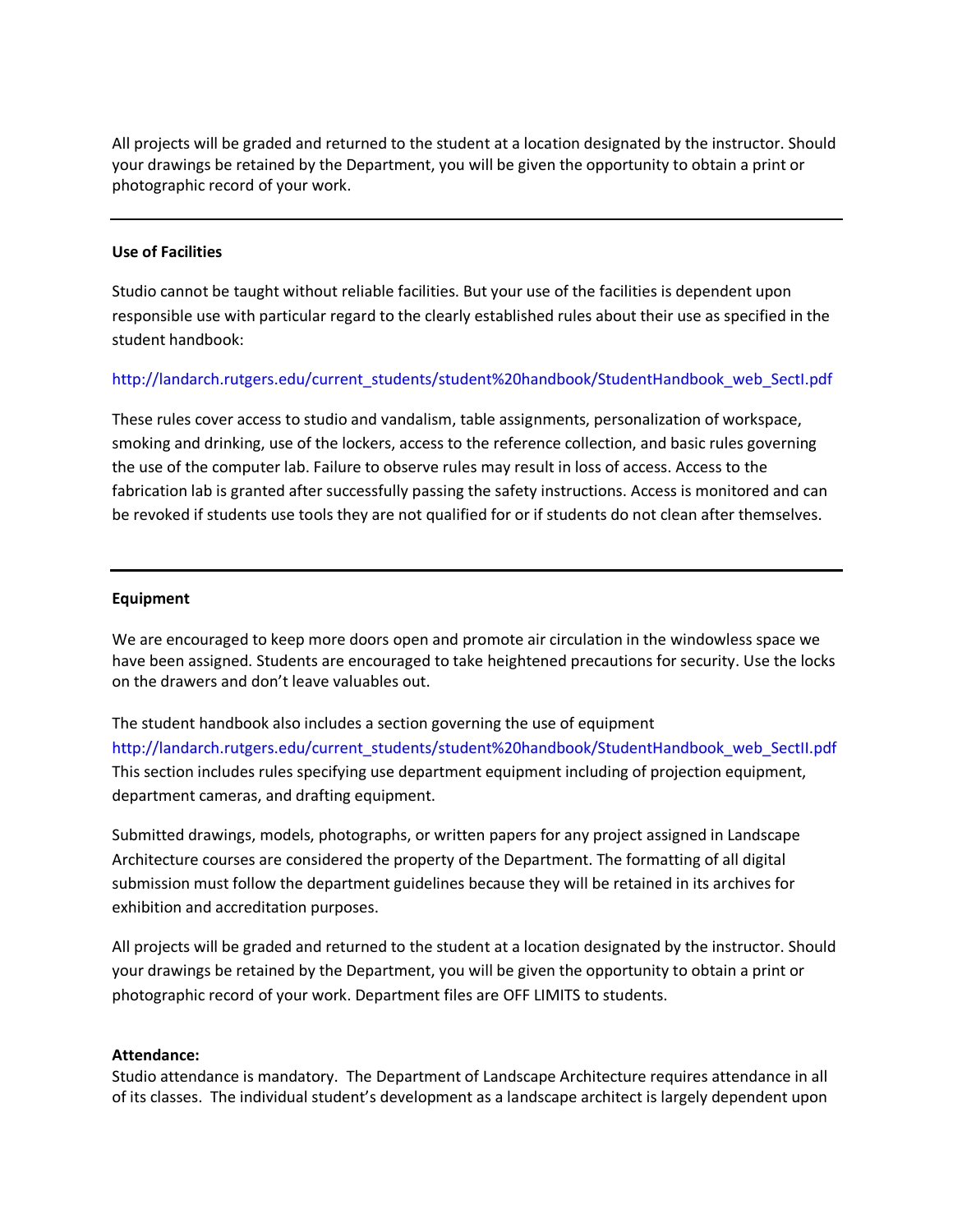two aspects of education. First is the exposure to and assimilation of a body of information which relates to the field. Second is the application of this knowledge through studio projects and problem-solving skills developed through critiques, reviews and interactions during each project.

The Rutgers Landscape Architecture curriculum is designed to develop both areas. Attendance and participation in all lectures and studios are essential if the student is to achieve his/her maximum potential. Unless a more strict policy is in place by the individual instructor, more than three unexcused absences will result in a step reduction in your semester grade. Each additional three absences will result in another step reduction. Since the common lecture is part of the studio, missing that would count as an additional absence.

A minimum level of participation is defined as being in attendance for the entire duration of a class session. It is the student's responsibility to be in attendance at all required classes and all personal plans should be made in accordance with the schedule.

Your attendance at juries or special seminars scheduled in your design course is mandatory for the entire duration of the session.

Tardiness is absence. If class starts at 3, it does not mean that 3:15 is close enough. Since Common Lecture is part of studio, we really meet 4 times a week – that means that skipping a week of school is sufficient cause for lowering a grade. Rutgers does *not* count extended family vacations, work (which pays for school), lunch, or the Tuesday before Thanksgiving as excused absences.

**Studio Expectations:** Studio time is very limited, so you are expected to be here for the whole thing unless we are working in the field or doing library work, etc.

Keeping Up is Key. As we teach you new skills/techniques, we expect you to know them and be able to use them. A GIS lab today might lead to a GIS project on Friday. If you fall behind, you will drag down others.

Be Prepared. Bring your laptop\* and have your drawing equipment at the ready. I like surprise drawing or rapid research projects.

Time is precious. When we suggest that your team should look into something, we don't mean that you should wait a few weeks until we tell you who to call. We mean that you should immediately send emails, make calls, drive to that county's library, or ask us exactly who to contact.

Time is precious. In order to squeeze in as much information about regional analysis and design as possible, we are going to move fast. That means that when we go TOO fast, you have to be willing to let us know, and you sometimes you may have to be willing to do a little extra work to keep up.

Stay until the end! 10 minutes before studio ends is a great time for wrap up or reassessment…unless you've already left. In which case it is a great time for the world's easiest pop-quiz.

Reviews are Special. As new design students, just getting something done in time for a review was a challenge. You probably faced the review with dread and hoped no one caught (or mentioned) all of your shortcuts and problems. Now, as more advanced design students, we want to encourage you to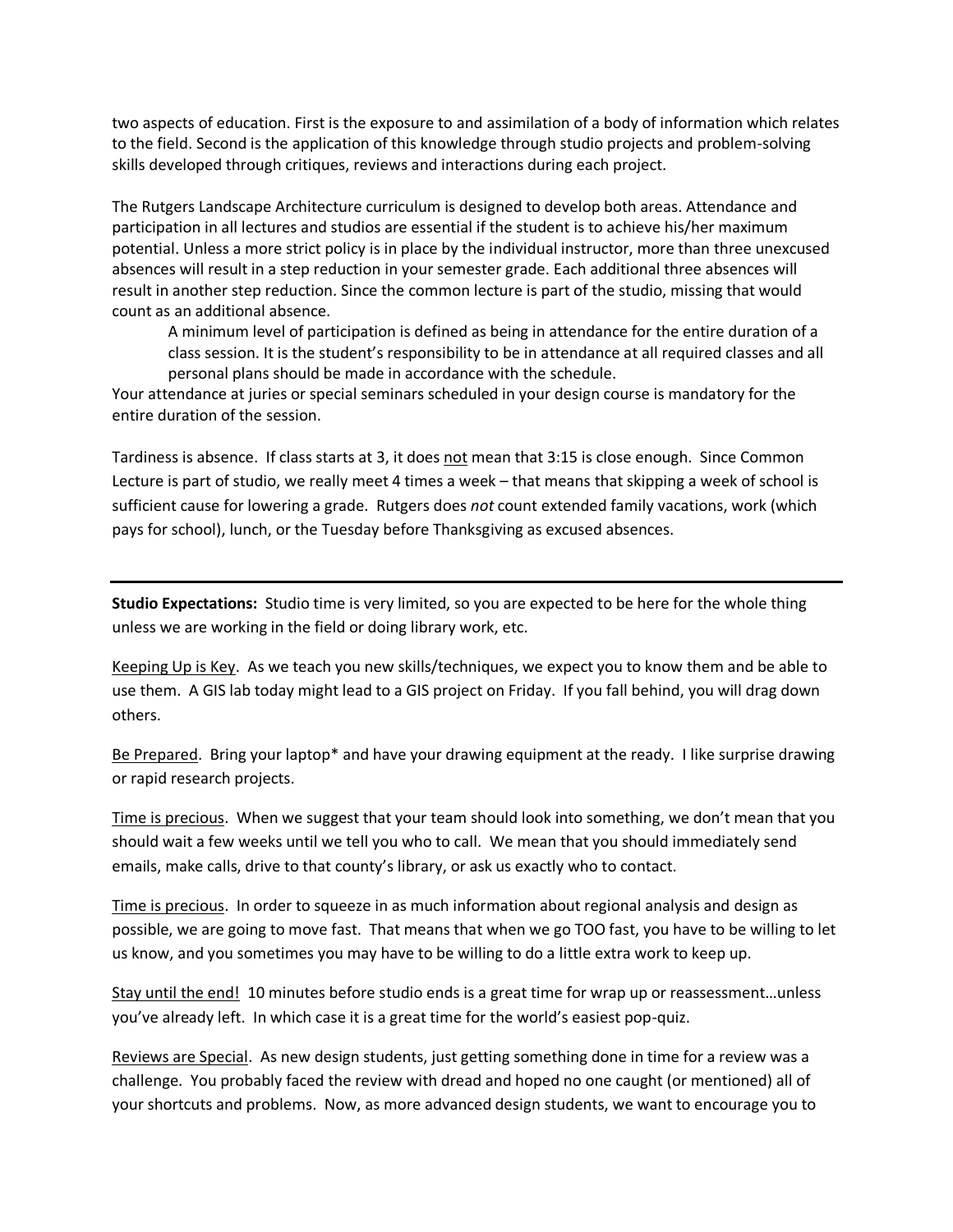look forward to design reviews and pin-ups. These are unique opportunities for you to grow as a designer, and you should really work towards them as a moment of triumph. We encourage you to come in with work that you simply can't imagine improving on. Think to yourself, "I dare you to find something wrong with this design." And then savor the moment when the critics point out things that you didn't think of. Don't bother saying, "But, they told us that wasn't part of the problem" or "We haven't covered that yet." Just spend every minute of the review trying to learn as much as you can about what you didn't see before and milk any visitors for every ounce of information and advice.

Deadlines Matter: I want you to learn about how to make good decisions when time is limited. So, we are strictly enforcing deadlines. Late projects and assignments will be docked, generally 10%, when turned in late. An hour late is late.

# LOGISTICS

## **Tentative key dates:**

- TBD Site visit all afternoon
- 10/7 Present an Encapsulation of Problem and Place
- 11/7 Presentation of Analyses and Intentions for final plans (11/19-22 ASLA)
- 12/7 Final Presentations at Blake Hall
- TBD Final Presentation in Monmouth County Final Report Due (Date subject to change)
- As we are working with a real client, some of these dates may need to be adjusted. Thank you in advance for that flexibility.

#### **Flexibility:**

For this studio to succeed through various storms, cyberattacks, organizational change and pandemics, flexibility will be necessary. This applies to technology and scheduling as well as other solutions. As 3<sup>rd</sup> year graduate students, I prefer to respect your ability to think creatively about the flow of the project. That might mean changing the number of small projects or shifting the grading emphasis to reflect an altered path. Also, since the regional work benefits greatly from group contributions, we will all benefit if you are able to anticipate (and propose) flexible approaches as part of the class structure. Finally, there may be days when the best learning is going to happen through switching to Zoom or splitting the class into different platforms.

## **Assignments and Grades:**

This studio will employ a wild variety of techniques for evaluating your work and assimilation of the material. Since we've never done this project before, I have to ask you to be flexible as we adjust the schedule and grading to fit both the work and the learning.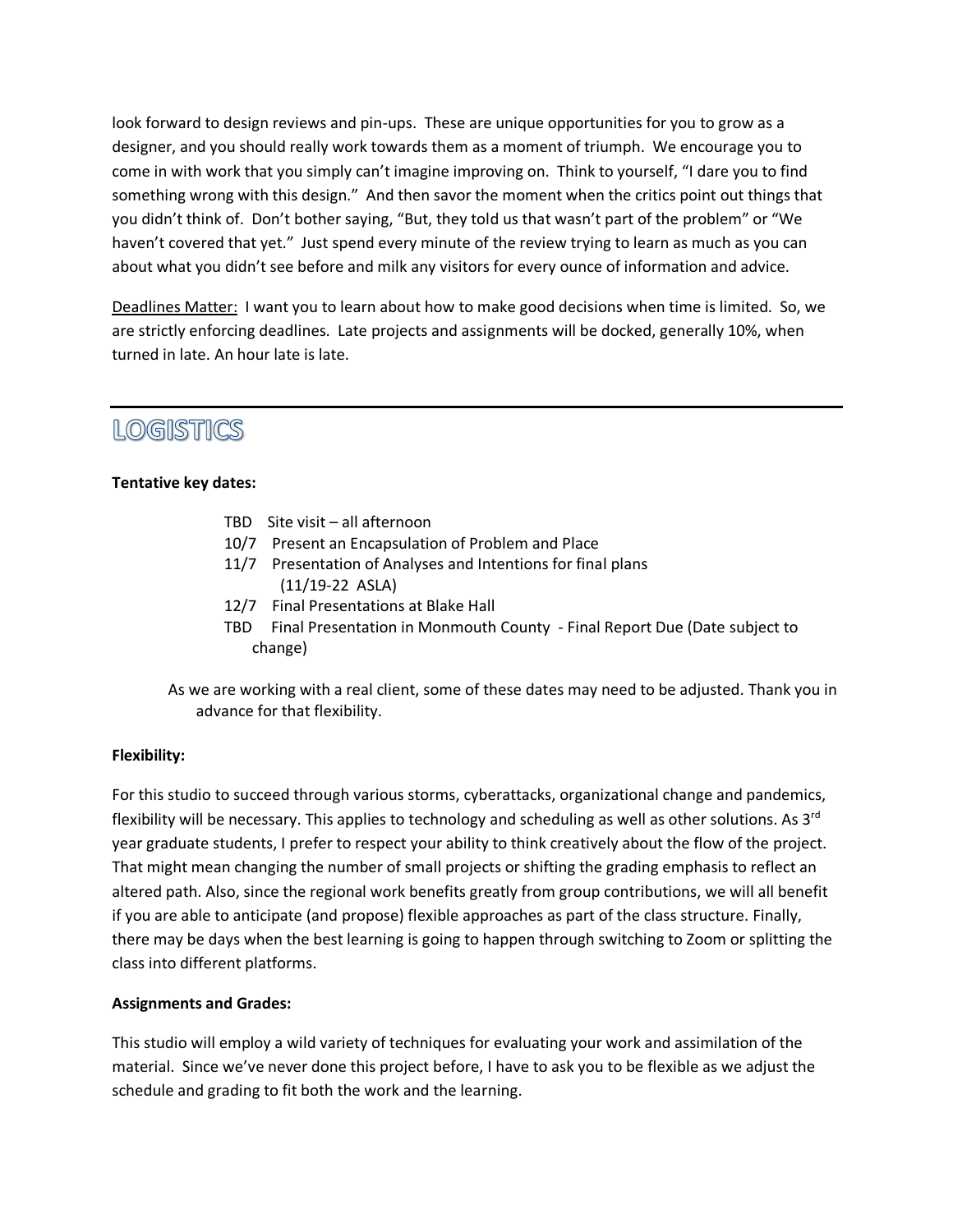These techniques may include (but not be limited to): Lab assignments, Preliminary studio projects, Final studio projects, and Quizzes and pop quizzes.

Because we don't know how the semester will flow, it is hard to say precisely what the final grade will look like. But, it should end up something like this:

| Discussions, assignments, quizzes, pop quizzes                  | 15% |
|-----------------------------------------------------------------|-----|
| First design project                                            | 10% |
| Second design project                                           | 20% |
| Preliminary designs - final project                             | 10% |
| Spatial analysis - final project                                | 10% |
| Final designs and presentation materials - final project        | 20% |
| Final presentation and in-class exercises about public speaking | 5%  |
| Final report - final project                                    | 10% |

#### **Due Dates**

Except for circumstances truly beyond the student's control, all assignments are due at the dates and times specified throughout the semester. Projects that are incomplete on the due date should still be submitted on the date it is due to receive at least partial credit. Any work submitted late will be penalized a letter grade for each day past due. Working beyond a due date is both unrealistic in a professional setting and unfair to your classmates in this course.

#### **Common Lecture**

The class includes a learning objective that is about improving public speaking skills. The Common Lecture gives us an outstanding opportunity to evaluate public speaking and talk about what works and what doesn't. Admittedly, the online format is going to alter this, but Zoom has also become another format that we all need to conquer.

After each Common Lecture, a lead student will post a short commentary on the public speaking aspects of the talk (trying to be done by 11am on Thursday) and every student will try to make a comment by class time. We don't need to know much about the content of the talk, but instead will be talking about the seemingly superficial presentation techniques and decisions. It is worth asking whether maybe the great content was undermined by mumbling and poor images. Or, whether some vapid projects overexcited the audience because the speaker started with an incredible joke and finished with an exceptional 3d fly-through. But as we go on, we'll get more detailed in how we look at the presentations too.

September 15: Johann Rinkens & Lindsay Napolitano Lead Student: Henry September 22: Nate Heavers **Lead Student: Brittin**